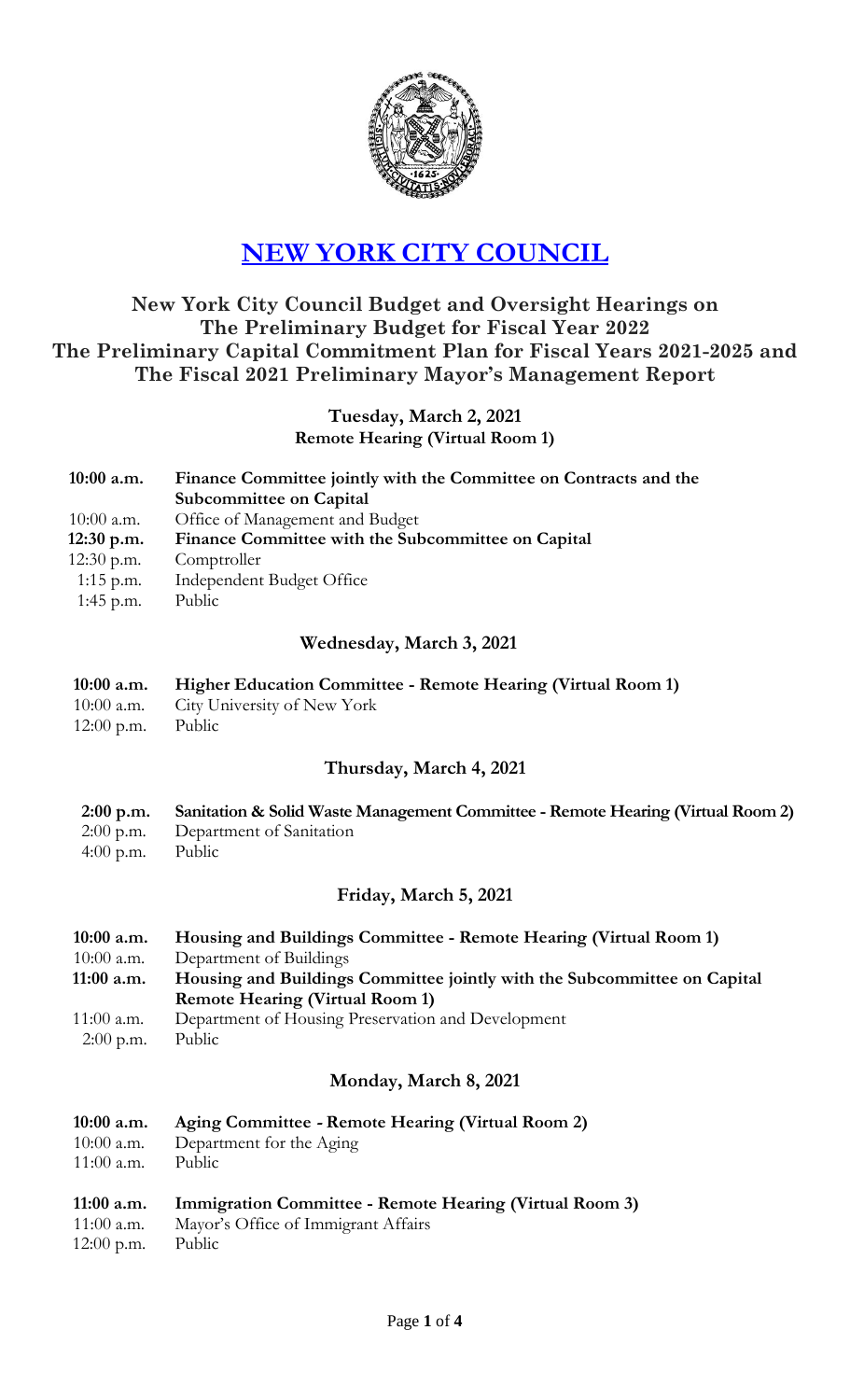# **Tuesday, 0, 2021**

| Tuesday, March 9, 2021 |              |                                                                                                                        |
|------------------------|--------------|------------------------------------------------------------------------------------------------------------------------|
|                        | 10:00 a.m.   | <b>Transportation Committee - Remote Hearing (Virtual Room 1)</b>                                                      |
|                        | $10:00$ a.m. | MTA/NYC Transit                                                                                                        |
|                        | 11:00 a.m.   | Department of Transportation                                                                                           |
|                        | $1:00$ p.m.  | Taxi and Limousine Commission                                                                                          |
|                        | $2:00$ p.m.  | Public                                                                                                                 |
|                        | 10:00 a.m.   | Cultural Affairs, Libraries & International Intergroup Relations Committee -<br><b>Remote Hearing (Virtual Room 2)</b> |
|                        | $10:00$ a.m. | Libraries                                                                                                              |
|                        | 11:30 a.m.   | Department of Cultural Affairs                                                                                         |
|                        | 12:30 p.m.   | Public                                                                                                                 |
|                        |              | Wednesday, March 10, 2021                                                                                              |
|                        | 10:00 a.m.   | <b>Environmental Protection Committee - Remote Hearing (Virtual Room 2)</b>                                            |
|                        | $10:00$ a.m. | Department of Environmental Protection                                                                                 |
|                        | 12:30 p.m.   | Public                                                                                                                 |
|                        | $12:00$ p.m. | Land Use Committee - Remote Hearing (Virtual Room 1)                                                                   |
|                        | 12:00 p.m.   | Department of City Planning                                                                                            |
|                        | 2:00 p.m.    | Land Use Committee jointly with the Committee on Technology                                                            |
|                        | $2:00$ p.m.  | Department of Information, Technology & Telecommunications                                                             |
|                        | $3:00$ p.m.  | Public                                                                                                                 |
|                        | $2:00$ p.m.  | Criminal Justice Committee - Remote Hearing (Virtual Room 3)                                                           |
|                        | $2:00$ p.m.  | Department of Probation                                                                                                |
|                        | 2:30 p.m.    | Department of Correction                                                                                               |
|                        | 4:00 p.m.    | Board of Correction                                                                                                    |
|                        | 4:30 p.m.    | Public                                                                                                                 |
|                        |              | Thursday, March 11, 2021                                                                                               |
|                        |              |                                                                                                                        |

- **9:00 a.m. Youth Services Committee - Remote Hearing (Virtual Room 1)**
- 9:00 a.m. Department of Youth and Community Development
- 10:00 a.m. Public

#### **1:00 p.m. Governmental Operations Committee - Remote Hearing (Virtual Room 2)**

- 1:00 p.m. Department of Citywide Administrative Services
- 2:00 p.m. Law Department
- 2:30 p.m. Board of Elections
- 3:00 p.m. Office of Administrative Trials and Hearings
- 3:30 p.m. Public

### **Friday, March 12, 2021**

- **10:00 a.m. Parks & Recreation Committee - Remote Hearing (Virtual Room 1)**
- 10:00 a.m. Department of Parks & Recreation
- 12:00 p.m. Public

#### **1:00 p.m. Public Housing Committee - Remote Hearing (Virtual Room 2)**

- 1:00 p.m. New York City Housing Authority
- 4:00 p.m. Public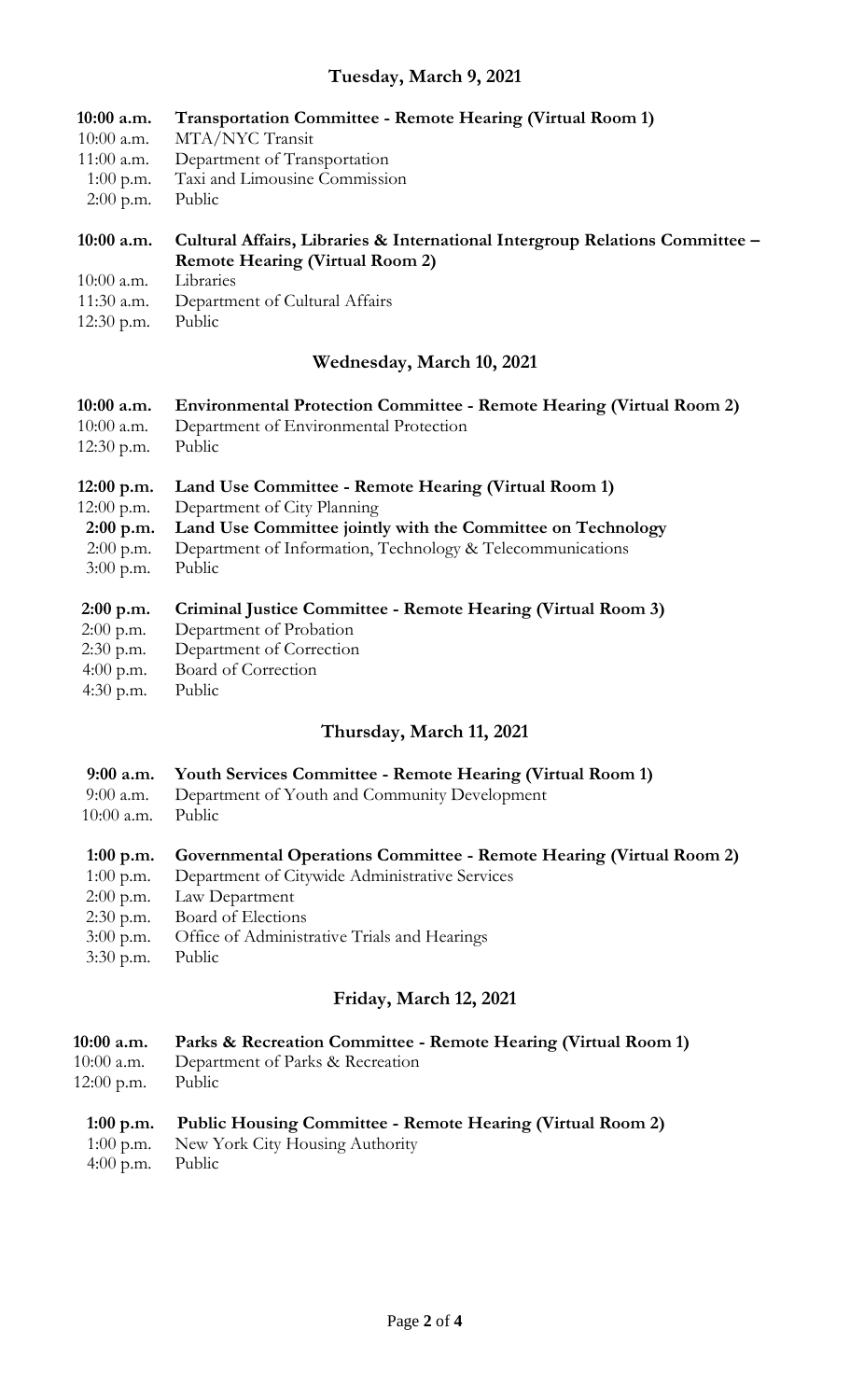### **Monday, March 15, 2021**

- **10:00 a.m. Public Safety Committee Day 1 - Remote Hearing (Virtual Room 1)**
- 10:00 a.m.District Attorneys/Special Narcotics Prosecutor
- 12:00 p.m. Legal Aid
- 1:00 p.m. Public
- **1:00 p.m. Health Committee jointly with Mental Health, Disabilities & Addiction Committee - Remote Hearing (Virtual Room 3)**
- 1:00 p.m. Department of Health and Mental Hygiene
- 3:00 p.m. Medical Examiner
- 3:30 p.m. Public

## **Tuesday, March 16, 2021**

- **9:30 a.m. Public Safety Committee Day 2 - Remote Hearing (Virtual Room 2)**
- 9:30 a.m. Police Department
- 12:00 p.m. Civilian Complaint Review Board
- 12:30 p.m. Mayor's Office of Criminal Justice
- 1:00 p.m. Public
- **10:00 a.m. Consumer Affairs and Business Licensing Committee - Remote Hearing (Virtual Room 3)**
- 10:00 a.m. Department of Consumer and Worker Protection<br>11:00 a.m. Public
- $11:00$  a.m.

## **Wednesday, March 17, 2021**

- **9:30 a.m. General Welfare Committee Remote Hearing (Virtual Room 2)**
- 9:30 a.m. Administration for Children's Services
- 10:30 a.m. Human Resources Administration / Department of Social Services Department of Homeless Services
- 1:00 p.m. Public
- **9:30 a.m. Fire and Emergency Management Committee - Remote Hearing (Virtual Room 3)**
- 9:30 a.m. Fire/Emergency Medical Service 10:30 a.m. NYCEM
- 11:00 a.m. Public
- 

#### **1:00 p.m. Small Business Committee - Remote Hearing (Virtual Room 4)**

1:00 p.m. Department of Small Business Services

#### **Friday, March 19, 2021**

- **10:00 a.m. Economic Development Committee - Remote Hearing (Virtual Room 1)**
- 10:00 a.m. Economic Development Corporation
- 11:00 p.m. Public

# **1:00 p.m. Oversight & Investigations Committee - Remote Hearing (Virtual Room 2)**

- 1:00 p.m. Department of Investigation
- 2:00 p.m. Public

# **Monday, March 22, 2021**

#### **9:30 a.m. Hospitals Committee - Remote Hearing (Virtual Room 3)**

- 9:30 a.m. Health + Hospitals
- 11:30 a.m. Public